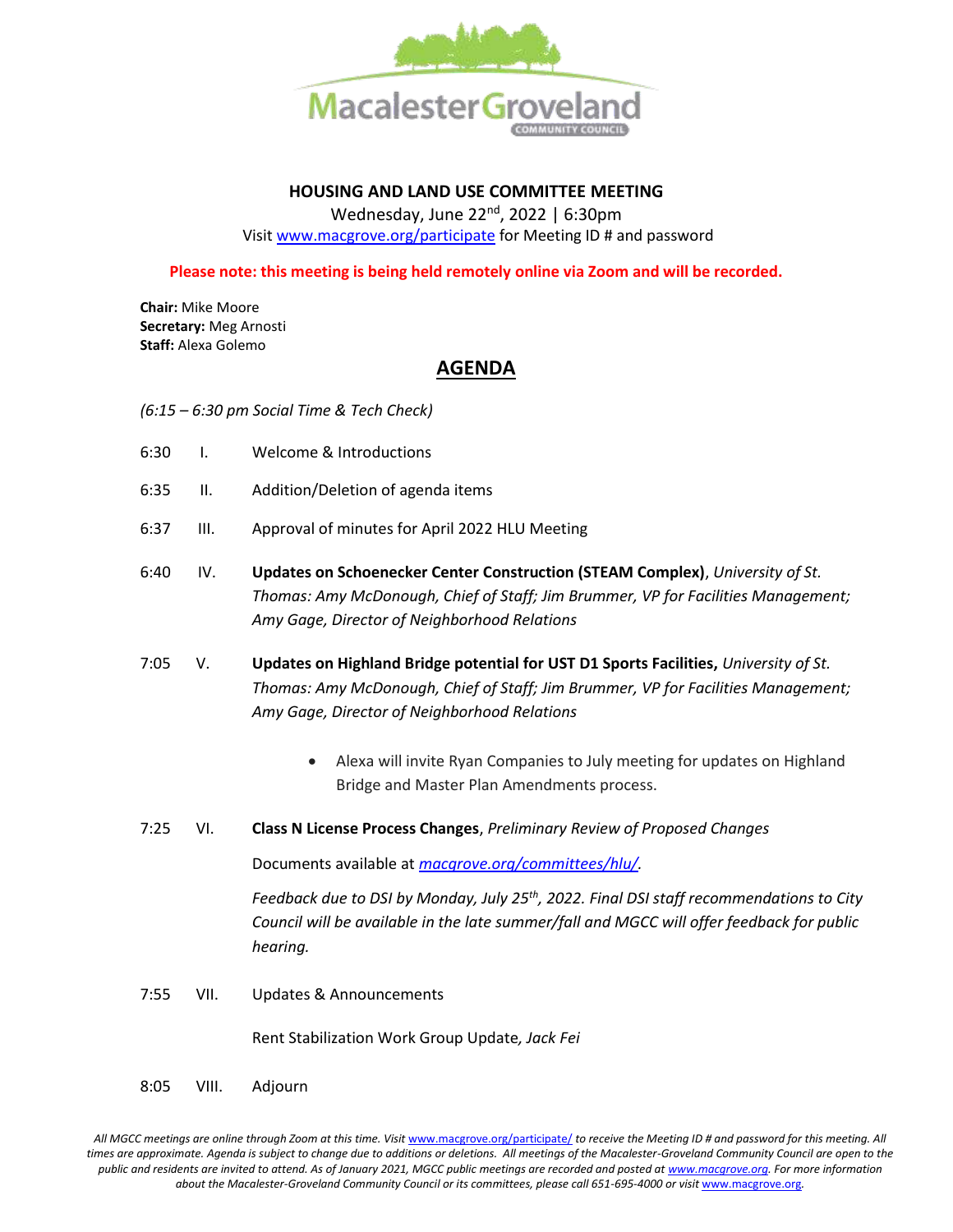

# **Board of Zoning Appeal Findings**

According to **[Sec. 61.601](https://library.municode.com/mn/st._paul/codes/code_of_ordinances?nodeId=PTIILECO_TITVIIIZOCO_CH61ZOCODMEN_ARTVI61.600.VA_S61.601VA)** of the zoning code, the BZA must make the following findings before they can grant a variance:

- The variance is in harmony with the general purposes and intent of the zoning code.
- The variance is consistent with the comprehensive plan.
- The applicant has established that there are practical difficulties in complying with the provision, that the property owner proposes to use the property in a reasonable manner not permitted by the provision. Economic considerations alone do not constitute practical difficulties.
- The plight of the landowner is due to circumstances unique to the property not created by the landowner.
- The variance will not permit any use that is not allowed in the zoning district where the affected land is located.
- The variance will not alter the essential character of the surrounding area. In granting a variance, the board or commission shall make written findings stating the grounds upon which the variance is justified. Inadequate access to direct sunlight for solar energy systems constitutes a practical difficulty in the third bullet point above.

#### **Committee e-Meetings via Zoom**

#### **Zoom Protocol**

- **Log in Early**  Please log into *Zoom* at least 5 minutes early so the meeting can start in time. Click "Join with Computer Audio." Use this time to test your speaker and microphone.
- **Security Precautions**: A Zoom link will be sent out to community members who signed up via [www.macgrove.org/participate.](http://www.macgrove.org/participate) Please do not share this link with others. In the unlikely event of an external disruption during the meeting, the Zoom meeting may be terminated, and a new Zoom link will promptly be emailed to all participants.
- **Internet Quality** When possible, physically connect your computer directly to your internet source. If using WIFI, position yourself in an area with the best signal. Remember to disconnect from VPN and turn off unnecessary apps to optimize internet bandwidth.
- **Video** All Board and Committee members are encouraged to participate using video. However, if you are experiencing poor video/audio quality, click "Stop Video". As a last resort, you can join by phone.
- **Mute Your Microphone**  To minimize background noise, remember to mute your microphone at the beginning of the meeting. (Mute button is on the lower left corner of the Zoom screen). To speak, press and hold the spacebar on your keyboard to temporarily unmute yourself. Or, unclick the Mute button for an extended conversation.



All MGCC meetings are online through Zoom at this time. Visit [www.macgrove.org/participate/](http://www.macgrove.org/participate/) to receive the Meeting ID # and password for this meeting. All times are approximate. Agenda is subject to change due to additions or deletions. All meetings of the Macalester-Groveland Community Council are open to the *public and residents are invited to attend. As of January 2021, MGCC public meetings are recorded and posted a[t www.macgrove.org.](http://www.macgrove.org/) For more information about the Macalester-Groveland Community Council or its committees, please call 651-695-4000 or visit* [www.macgrove.org](http://www.macgrove.org/)*.*